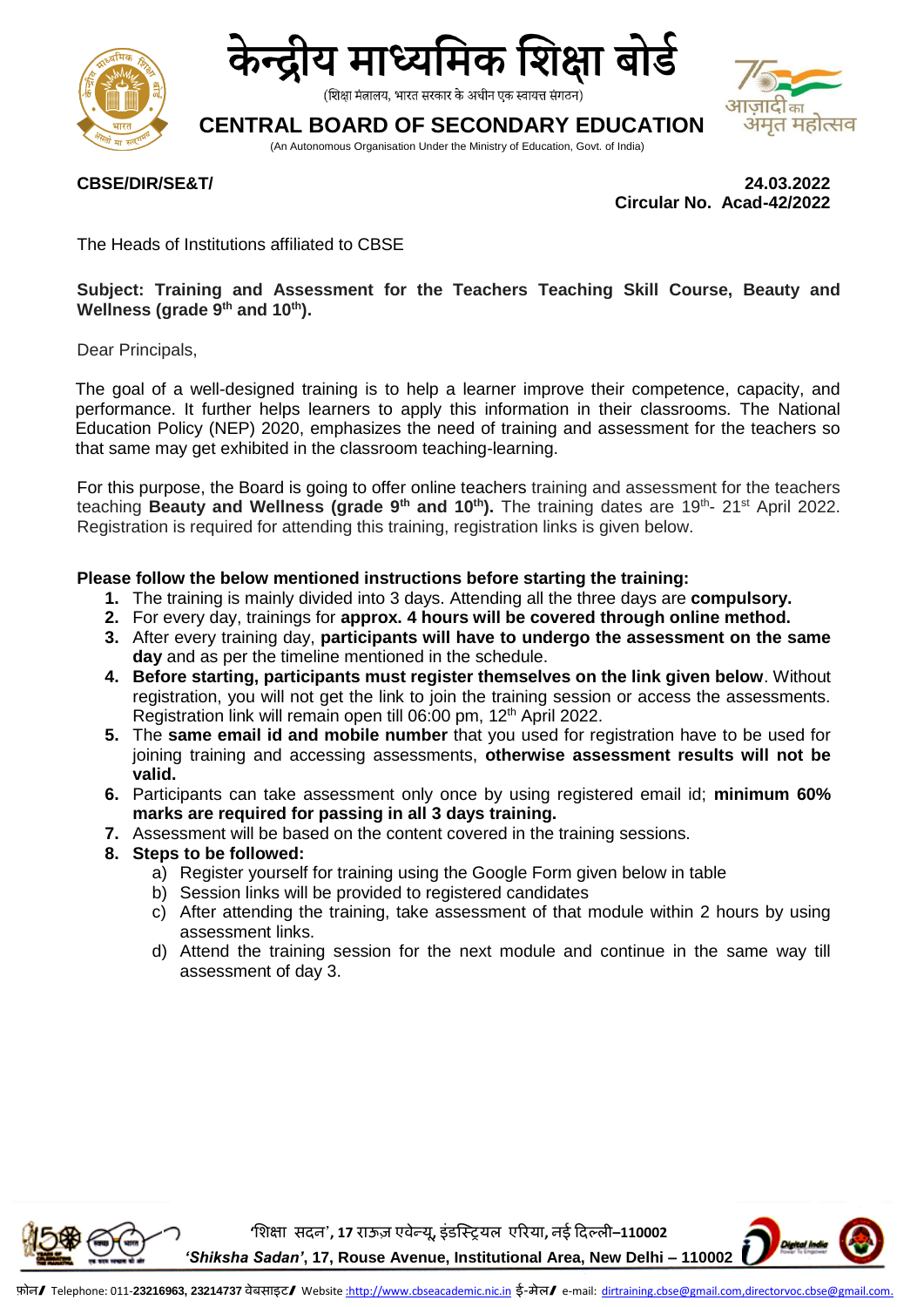



(शिक्षा मंत्रालय, भारत सरकार के अधीन एक स्वायत्त संगठन)



# **CENTRAL BOARD OF SECONDARY EDUCATION**

(An Autonomous Organisation Under the Ministry of Education, Govt. of India)

## **Training Schedule:**

| S.No | <b>Activity</b>                                                                                                                              | <b>Time</b>                                                                        |
|------|----------------------------------------------------------------------------------------------------------------------------------------------|------------------------------------------------------------------------------------|
| 1.   | <b>Registration form for attending online</b><br><b>Training for Teachers Teaching</b><br>Beauty and Wellness (grade 9th and<br>$10^{th}$ ). | 06:00 pm, 12 <sup>th</sup> April 2022.<br><b>Registration Link: bit.ly/3itMdR8</b> |
| 2.   | <b>Welcome and Orientation</b>                                                                                                               | Tuesday, 19 <sup>th</sup> April 2022, 10:00 am - 10:30 am                          |
| 3.   | Day 1: Tuesday, 19th April, 2022                                                                                                             |                                                                                    |
|      | Manicure and pedicure                                                                                                                        | 10:30 am to 2:30 pm                                                                |
|      | <b>Practical Demonstration</b>                                                                                                               |                                                                                    |
|      | Assessment on Day 1                                                                                                                          | Tuesday, 19 <sup>th</sup> April 2022, 02:30 pm - 04:30 pm                          |
| 4.   | Day 2: Wednesday, 20 <sup>th</sup> April 2022                                                                                                |                                                                                    |
|      | Skin Analysis and Depilatory methods of<br>Hair Removal                                                                                      | $10:15am - 2:15pm$                                                                 |
|      | <b>Practical Demonstration</b>                                                                                                               |                                                                                    |
|      | Assessment on Day 2                                                                                                                          | Wednesday, 20 <sup>th</sup> April 2022, 02:30 pm - 04:30 pm                        |
| 5.   | Day 3: Thursday, 21 <sup>st</sup> April 2022                                                                                                 |                                                                                    |
|      | Hairstyles and Basic Makeup                                                                                                                  | $10:15am - 2:15pm$                                                                 |
|      | <b>Practical Demonstration</b>                                                                                                               |                                                                                    |
|      | Assessment on Day 3                                                                                                                          | Thursday, 21 <sup>st</sup> April 2022, 02:30 pm - 04:30 pm                         |

**For any queries,** please write to Dr. Swati Gupta, Deputy Secretary, Skill Unit on the email id[dscoe.skill@gmail.com](mailto:dscoe.skill@gmail.com)

## **Registration Link**: **bit.ly/3itMdR8**

(In case the link doesn't work, please copy and paste the address on the browser)

All are requested to join this course.

*(Dr. Biswajit Saha)*  **Director (Training and Skill Education)**



**'शिक्षा सदन', 17 राऊज़ एवेन्यू, इंडस्ट्रियल एररया, नई ददल्ली–110002**

*'Shiksha Sadan'***, 17, Rouse Avenue, Institutional Area, New Delhi – 110002**